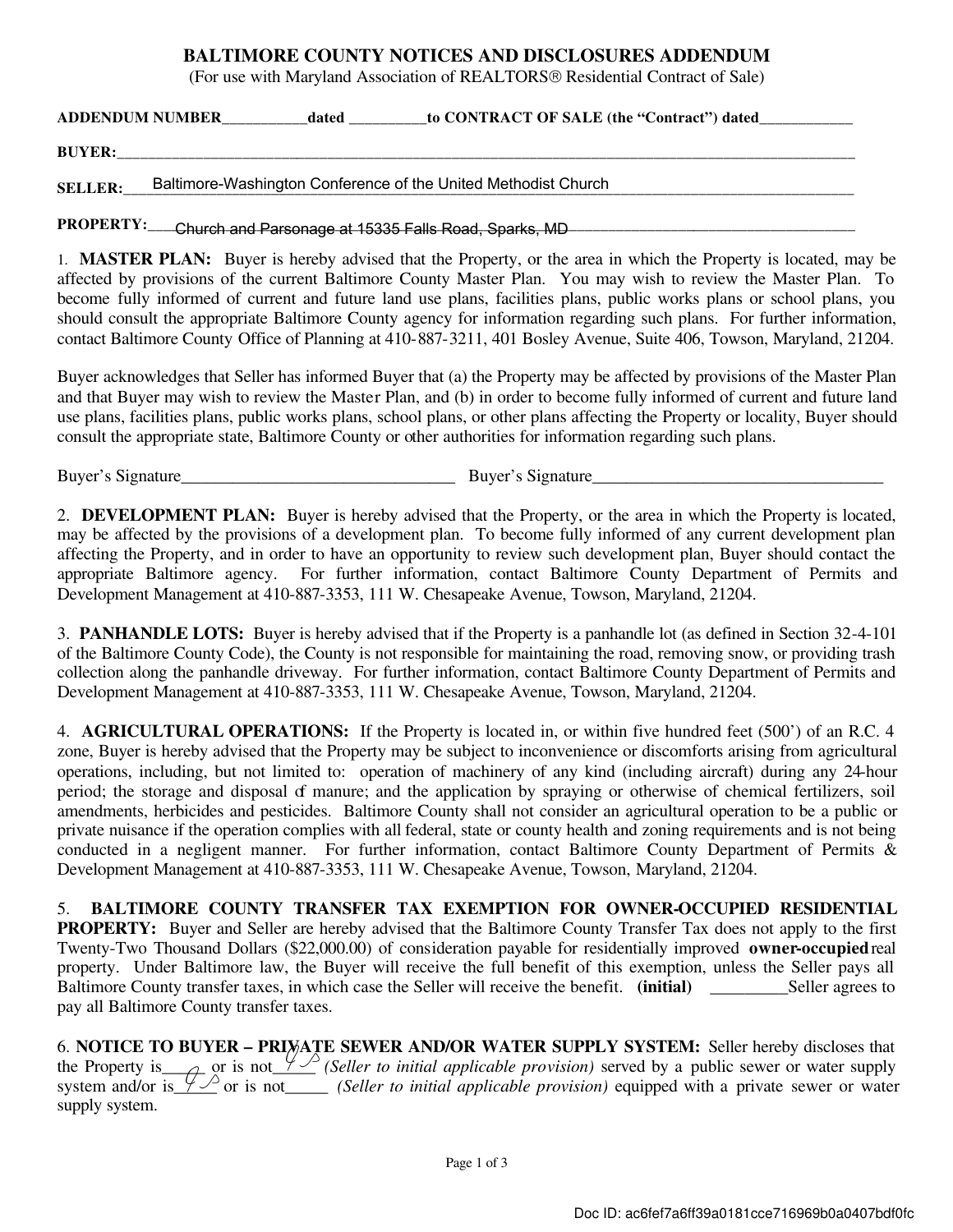|              |  |  | 7. PUBLIC WATER OR SEWER FACILITIES; NOTICE TO BUYERS OF REAL ESTATE IN BALTIMORE                                          |  |                           |  |       |
|--------------|--|--|----------------------------------------------------------------------------------------------------------------------------|--|---------------------------|--|-------|
|              |  |  | <b>COUNTY:</b> The Property is subject to a fee or assessment charged under the authority granted to developer pursuant to |  |                           |  |       |
|              |  |  | Section 32-4-310 of the Baltimore County Code, which purports to cover or defray the cost of installing all or part of the |  |                           |  |       |
|              |  |  | public water or sewer facilities constructed by the developer of the subdivision known                                     |  |                           |  |       |
| as           |  |  |                                                                                                                            |  | This fee or assessment is |  |       |
| $\mathbb{S}$ |  |  | payable annually in the month of                                                                                           |  |                           |  | to.   |
|              |  |  |                                                                                                                            |  |                           |  | (name |

and address) (hereinafter called "lienholder") until \_\_\_\_\_\_\_\_\_\_\_\_\_\_\_\_\_\_\_\_\_\_\_\_. There may be a right of prepayment or discount for early payment which may be ascertained by contacting the lienholder. The fee and assessment is a contractual obligation between the lienholder and each owner of the Property, that runs with the land, and is not in any way, a fee or assessment of Baltimore County.

8. **NOTICE TO BUYER: PRIVATE WATER SUPPLY/WELL:** (a) If the Property is served by, or intended to be serviced by, a private water supply, attach separate Baltimore County Well Water Notice and Addendum (GBBR form 1451).

(b) ELEVATED LEVELS OF NATURALLY OCCURRING RADIUM: Buyer is notified that Baltimore County Department of Environmental Protection and Resource Management has advised that, as a result of a water quality survey, elevated levels of naturally occurring radium and uranium have been found in some wells located in the Baltimore Gneiss formation. Properties serviced by public water are not impacted. Property Owners in the affected area will be required to test new and replacement wells and, if applicable, install a treatment system (water softener or reverse osmosis), prior to being granted a Certificate of Potability and putting the well into use. There are no regulations that require private owners of existing private wells to meet US EPA drinking water standards for radioactivity. Buyer of property served by private water supply will be provided with the brochure entitled "Radionuclides & Your Well Water: A Homeowner's Guide." For a copy of a general map of Baltimore County showing the potentially affected areas or for further information, Buyer should contact the Baltimore County Department of Environmental Protection and Resource Management at 410-887- 2762.

#### Buyer to initial:

If property is served by private water supply, Buyer acknowledges receipt of the brochure entitled "Radionuclides & Your Well Water: A Homeowner's Guide"

9. NOTICE TO BUYER – HOUSE REMOVED FROM FLOOD PLAINS: Seller hereby discloses to Buyer that the house, building or structure which is the subject of the Contract, has\_\_\_\_\_ or has not  $\frac{y}{z}$  *(Seller to initial applicable provision)* been removed from a 100-year flood plain located in Baltimore County.

10. **HISTORIC OR LANDMARK PROPERTY:** Seller hereby discloses to Buyer that the Property is\_\_\_\_\_ or is not\_\_\_\_\_ *(Seller to initial applicable provision)* located within a historic district under the Baltimore County Code or  $\frac{d}{d\cos \psi}$  or does not *\_\_\_\_\_\_ (Seller to initial applicable provision)* appear on the Baltimore County preliminary landmarks list or final landmarks list. Buyer acknowledges that if the Property is located within a historic district or appears on either the Baltimore County preliminary or final landmarks list, Buyer's use of the Property shall be subject to the provision of the Baltimore County Code. For further information, contact the Baltimore County Office of Planning at (410) 887-3211, 401 Bosley Avenue, Suite 406, Towson, Maryland 21204.

#### 11. RENTAL HOUSING LICENSE – BALTIMORE COUNTY:

- (A) In Baltimore County, all buildings or a portion of a building that contain one to six dwelling units intended or designated as rental units must register and be licensed with Baltimore County on or before January 1, 2009.
- (B) A person who owns and rents a dwelling unit or a portion of a dwelling unit without a license may be subject to the denial, suspension, revocation or non-renewal of the license and/or civil penalties of \$25 per day for each day a violation occurs and \$200 per day for each day a correction notice is not complied with, and there will be a \$1,000 fine for not complying with the Rental Registration Law.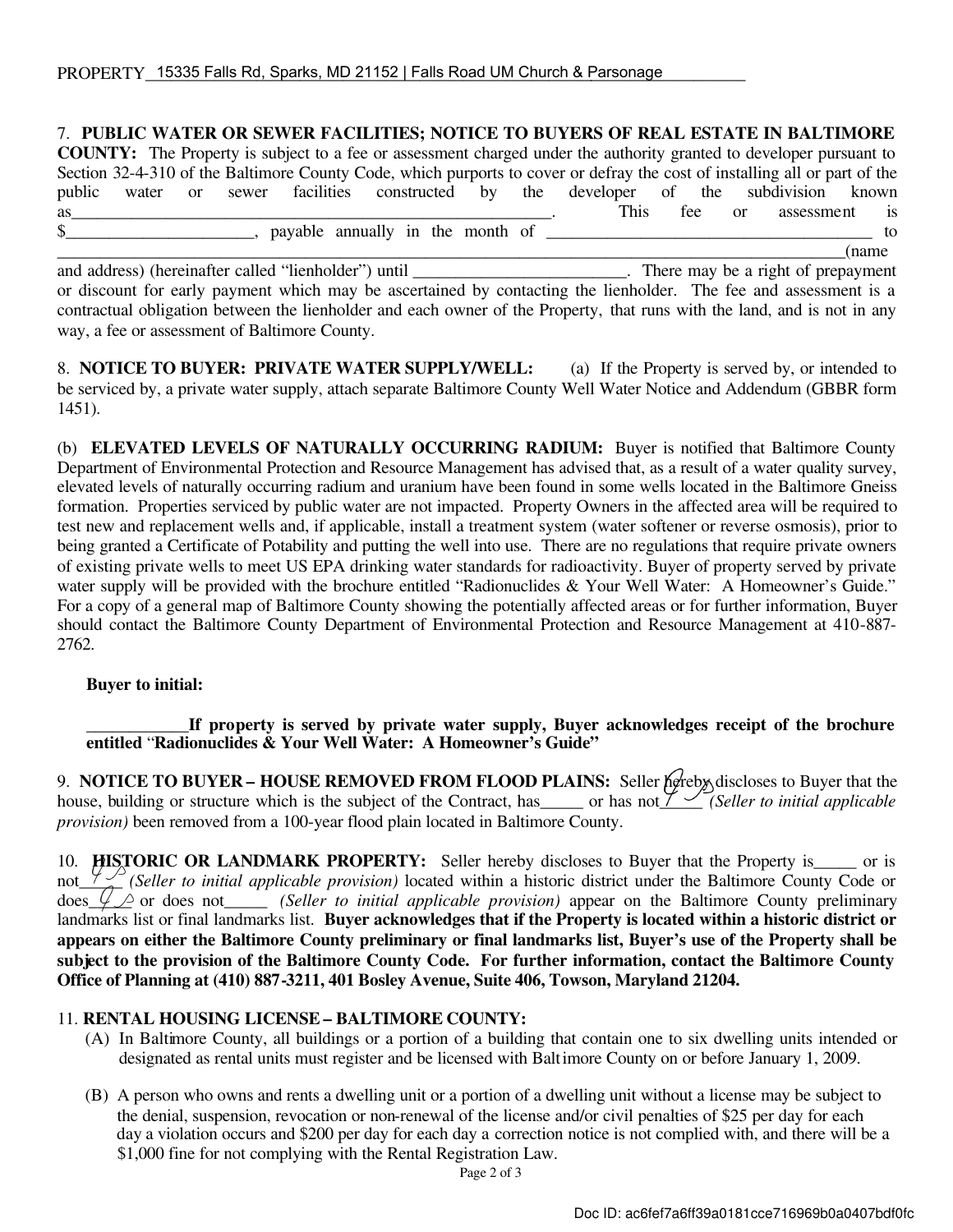(C) In the event a rental dwelling located in Baltimore County is sold or a change of ownership of the dwelling occurs, the new property owner is required to notify the Baltimore County Department of Permits and Development Management of the change of ownership.

| <b>BUYER</b>  | <b>DATE</b>    |  |  |
|---------------|----------------|--|--|
| <b>BUYER</b>  | <b>DATE</b>    |  |  |
| $\mathcal{N}$ | 12 / 02 / 2020 |  |  |
| <b>SELLER</b> | <b>DATE</b>    |  |  |
| <b>SELLER</b> | <b>DATE</b>    |  |  |

This form has been prepared for the sole use of the following Boards/Associations of REALTORS<sup>®</sup> and their members. Each Board/Association, including its members and employees, assumes no responsibility if this form fails to protect the interests of any party. Each party should seek its own legal, tax, and financial or other advice.

> The Greater Baltimore Board of REALTORS<sup>®</sup>, Inc. Harford County Association of REALTORS<sup>®</sup>, Inc. Carroll County Association of REALTORS<sup>®</sup>. Inc. Howard County Association of REALTORS<sup>®</sup>, Inc.

FORM 1600(REV. 12/2008) © 2008 The Greater Baltimore Board of REALTORS ®, Inc.





Page 3 of 3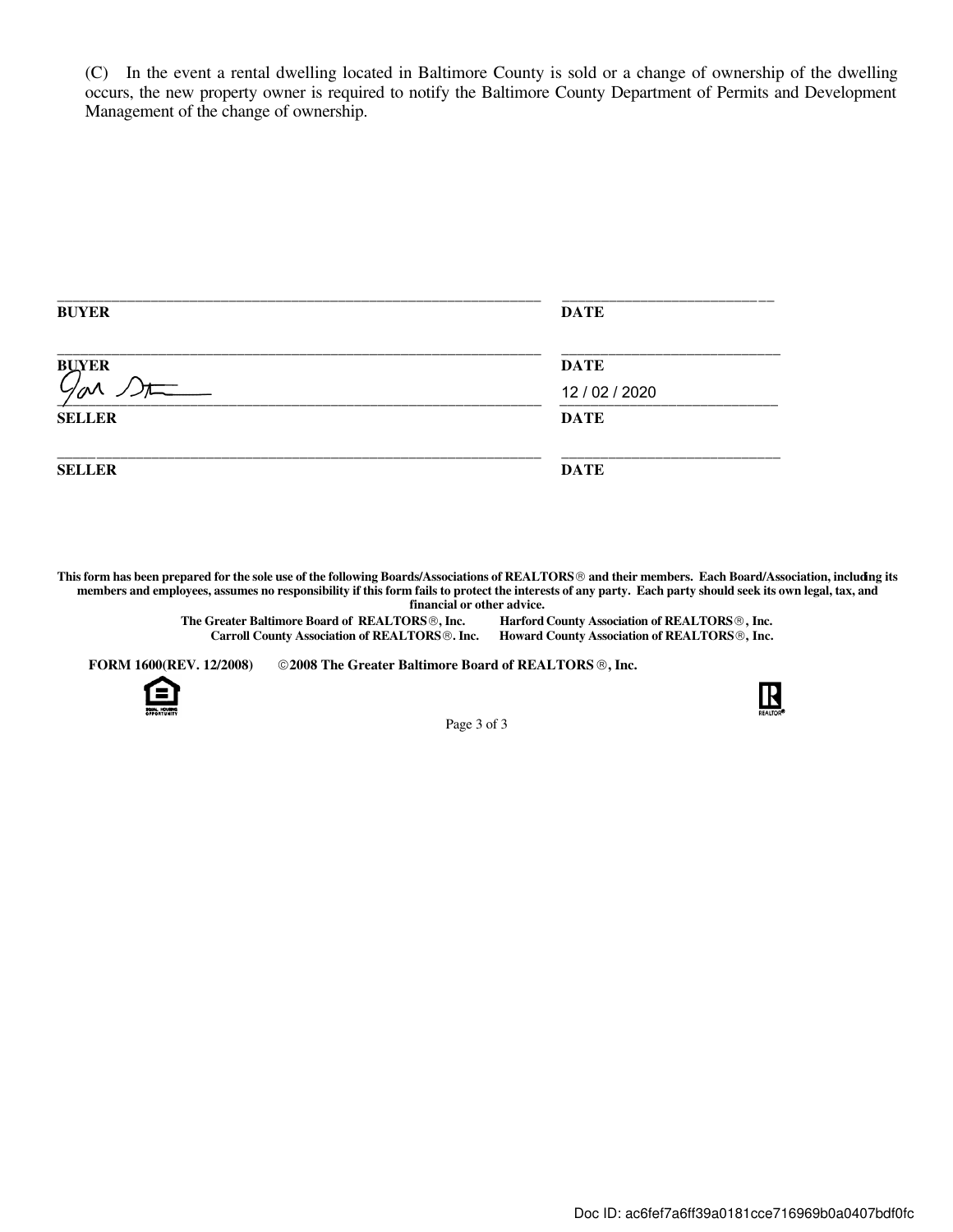#### NOTICE OF BALTIMORE COUNTY WELL WATER LAW FOR IMPROVED PROPERTY AND WELL WATER TEST ADDENDUM

| <b>ADDENDUM NUMBER</b> | to CONTRACT OF SALE dated |  |
|------------------------|---------------------------|--|
| $BUYER(S)$ :           |                           |  |
| $SELECTR(S)$ :         |                           |  |

PROPERTY:\_\_\_\_\_\_\_\_\_\_\_\_\_\_\_\_\_\_\_\_\_\_\_\_\_\_\_\_\_\_\_\_\_\_\_\_\_\_\_\_\_\_\_\_\_\_\_\_\_\_\_\_\_\_\_\_\_\_\_\_\_\_\_\_\_\_\_\_\_\_\_\_\_\_\_\_\_\_\_\_\_\_\_\_\_\_\_\_\_\_\_\_\_\_\_\_\_\_\_\_\_\_\_\_

#### NOTICE OF WELL WATER LAW

Since the Property to be purchased by Buyer(s) will be served by a private water supply system as the source of domestic water, the law of Baltimore County requires that, prior to conveyance of such property to any buyer(s), Seller(s) must provide a well with a supply of water meeting the minimum water yield requirements and bacteriological and chemical quality standards of Section 34-2-104 of the Baltimore County Code (2004 edition). Buyer(s) is further advised that the quantity and quality of water is important and that, unless Buyer(s) specifically executes a waiver of testing for minimum water yield and chemical quality standards, such tests must be made on the well existing on the Property to be purchased by Buyer(s) on the form prescribed by the Baltimore County Code and filed with the Baltimore County Department of Environmental Protection and Resource Management at least six (6) days prior to settlement and/or the date of conveyance to Buyer(s), whichever shall first occur. Any such waiver may be revoked by Buyer(s) upon written notice of such revocation delivered or mailed by certified mail, postage prepaid, return receipt requested, to Seller(s) or Seller's(s) agent at Seller's(s) home or business address or the business address of Seller's(s) agent, within five (5) days of the date of the aforesaid filing with the Department of Environmental Protection and Resource Management. Date of delivery includes the date of mailing as aforesaid.

### **CONTRACT CONTINGENT ON TEST ON WELL**<br>The Buyer, at Buyer's expense, within

( $\Box$ ) days from the date hereof, shall order and cause yield, chemical and bacteriological tests meeting the applicable requirements of the Baltimore County Code to be conducted on the existing well serving the Property. This Contract is hereby expressly made contingent upon the satisfaction of both of the following conditions:

- (1) the receipt of water yield test results for the well on the Property performed in accordance with the applicable requirements of Baltimore County stating that the well yield is at least a recovery rate of one  $(i)$  gallon per minute measured in accordance with the applicable requirements of the Baltimore County Code, and
- (2) the receipt of the results of bacteriological and chemical quality tests for the well performed in accordance with the applicable requirements of Baltimore County stating that the chemical and bacteriological content of the water in the well meets the applicable requirements of the Baltimore County Code and is otherwise safe for human consumption.

Upon receipt of the results of all of the required well tests, Buyer shall promptly provide copies to Seller and Broker(s). Should the results of these tests establish that any of the applicable contingencies are not met, then the Contract shall terminate and be null and void and all deposit money shall be returned to Buyer upon execution of a disposition of deposit agreement by Buyer and Seller, unless, within ten (10) days of the receipt by Buyer and Seller of the results of these tests, either (a) in the case of failure to meet the yield or chemical quality requirements (but not bacteriological test requirements which may not be waived) Buyer waives in writing such contingencies by executing a waiver meeting the applicable requirements of the Baltimore County Code and files an effective waiver with the appropriate agency of Baltimore County; or (b) Buyer and Seller execute an addendum to the Contract under which Seller is given a specified period of time within which to attempt to cure the deficiencies and deliver to Buyer, at Seller's expense, the results of new well tests performed in accordance with the applicable requirements of Baltimore County which establish that the deficiency noted in the original well tests has been corrected.

If Buyer and Seller agree to permit Seller to attempt to cure the deficiencies in the well, Seller shall attempt to cure the deficiencies and deliver to Buyer a report of a new well test performed in accordance with the applicable requirements of Baltimore County which establishes that the deficiencies noted in the original well tests have been corrected. If, at the expiration of the specified time period, Seller has not delivered to buyer the results of a new well test establishing that the deficiencies noted in the original well tests have been corrected, then the Contract shall terminate and be null and void and all deposit money shall be returned to Buyer upon execution of a disposition of deposit agreement by Buyer and Seller.

If Buyer or its agents or contractors damage the Property, the well, any pumps serving the well or any other property of Seller during the exercise of its rights under this Addendum, Buyer shall immediately reimburse Seller for all costs incurred in correcting such damage. If the Contract has been terminated, then the deposit monies may be retained pending payment to Seller of all such costs.

If Buyer proceeds to settlement, Buyer shall be deemed to have waived and relinquished any and all claims of causes of action against Seller or the Brokers arising from the quality or quantity of the water provided by the private water supply system. Buyer further warrants and represents to Seller and the Brokers that buyer understands that the only reliable and available means to ascertain the true quantity and quality of water provided by the existing water supply system is by means of professional testing and the Buyer has not and will not rely upon any representation regarding the quantity or quality of this water, whether made by Seller or the Brokers, except those facts disclosed as a result of such professional testing.

| SELLER       | DATE        |
|--------------|-------------|
| SELLER       | DATE        |
| <b>BUYER</b> | <b>DATE</b> |
| <b>BUYER</b> | <b>DATE</b> |

This form has been prepared for the sole use of the following Boards/Associations of REALTORS<sup>®</sup> and their members. Each Board, its members and employees, assume no responsibility if this form fails to protect the interests of any party. Each party should secure its own legal, tax, financial and other advice. The Greater Baltimore Board of REALTORS®, Inc. Harford County Association of REALTORS®, Inc. Carroll County Association of REALTORS®, Inc. Howard County Association of REALTORS®, Inc

FORM 1451 (REV 7/04)  $\odot$  2004 the Greater Baltimore Board of REALTORS<sup>®</sup>, Inc.

ি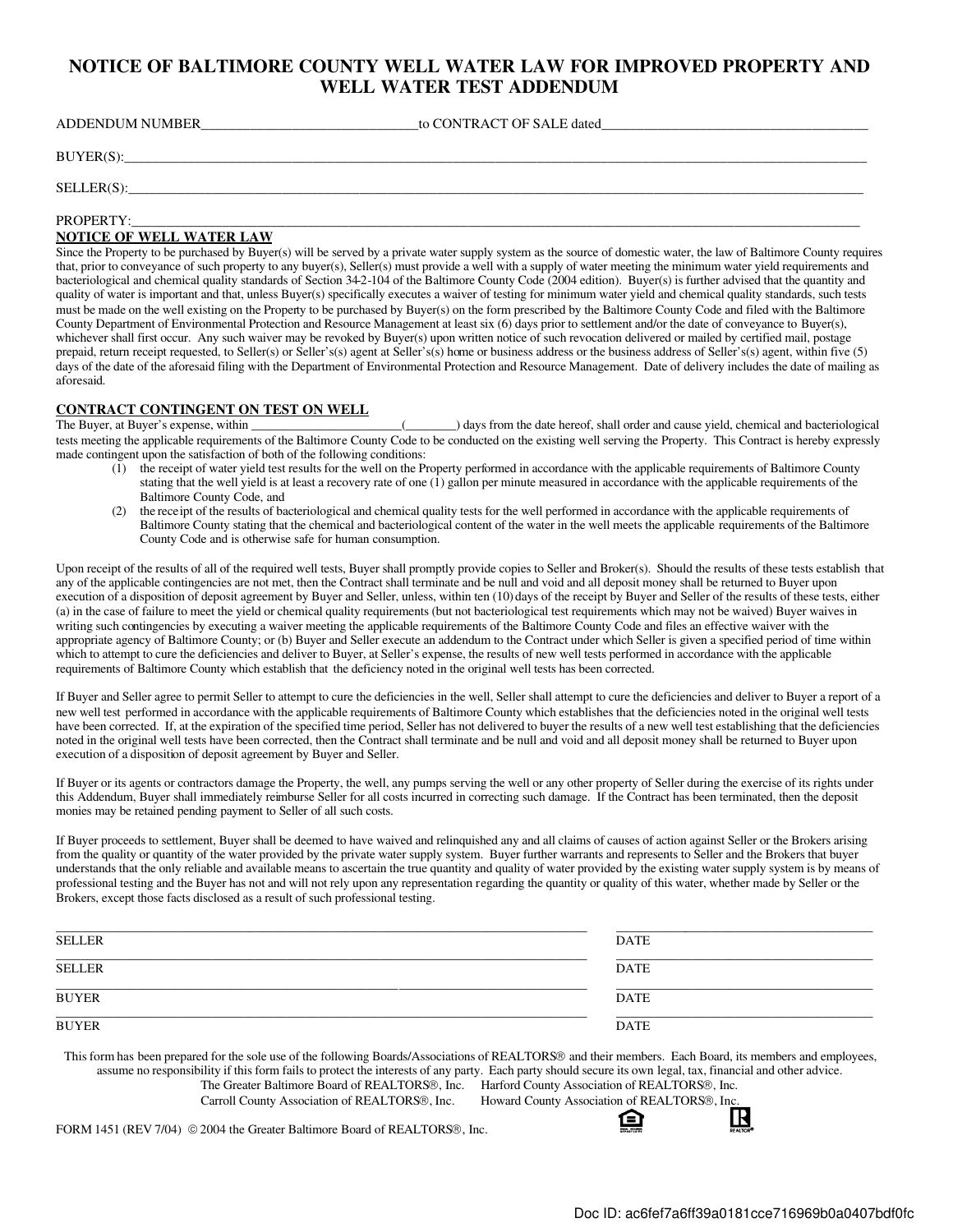

# Radionuclides  $\&$ Your Well Water: A Homeowner's Guide

Prepared by

Baltimore County The Department of Environmental Protection & Sustainability in Coordination with the Maryland Department of Environment

> March 2005 (Revised May 2020)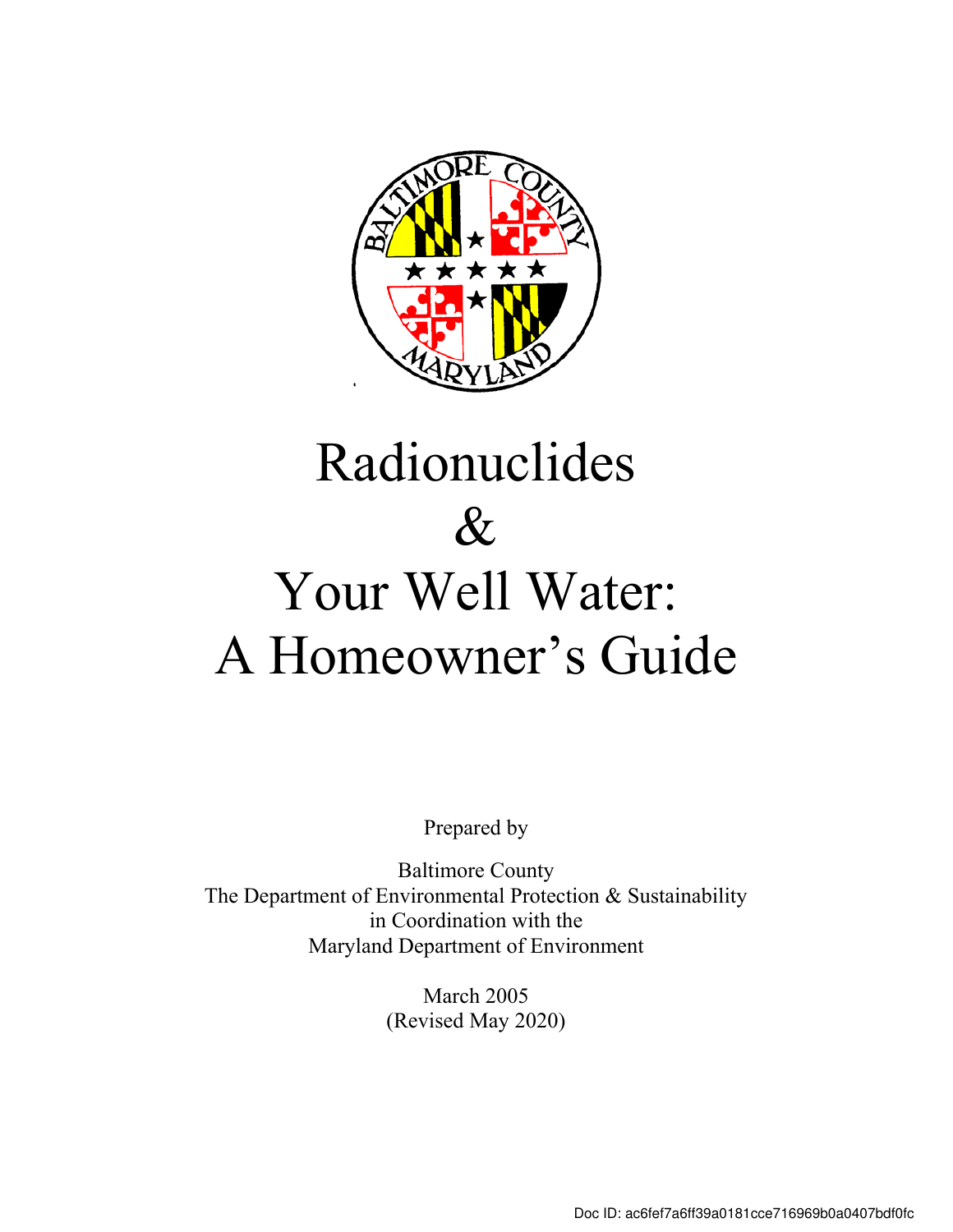Dear Well-owner,

If you own and operate a domestic well in certain parts of Baltimore County, the Baltimore Department of Environmental Protection and Sustainability (EPS) recommends that you test your well for naturally occurring radiation. This fact sheet has been prepared to help answer your questions about testing and treating your domestic well water supply.

EPS, May 2020

### **What are radionuclides?**

Radionuclides occur naturally as trace elements in rocks, soils, and ground water as a consequence of the radioactive decay of uranium, and thorium. This decay occurs because these elements are unstable; they continually release energy into the environment until a stable, non-radioactive substance is formed. This energy is part of the natural radiation to which all living creatures are exposed. Radon, radium, and uranium are the most common radioactive elements found in ground water. Other naturally occurring radionuclides tend to be environmentally immobile, or have short half-lives, meaning they are far less likely to be found in significant amounts in ground water

### **What is radioactivity and how is it measured?**

Radioactivity is a measure of the energy that is released during the decay process. The energy or radiation can be in the form of a wave (for example, gamma rays) or a particle (for example, alpha and beta particles) or both. Scientists can identify the different types of radioactive elements by measuring the characteristics of this energy.

In the U.S., radioactivity is measured in units called "curies." The level of radioactivity in water is very low and is measured in picocuries per liter, written pCi/l (one picocurie equals one-trillionth of a curie or  $10^{-12}$ ).

To assess the level of radionuclides in drinking water, the water supply is typically first tested prior to any treatment for short-term gross alpha (also referred to as gross alpha particle activity (GAPA)) and gross beta (gross beta particle activity (GBPA)). These tests are used as cost-effective screening tools used to determine whether further isotope-specific testing for radium and uranium is warranted.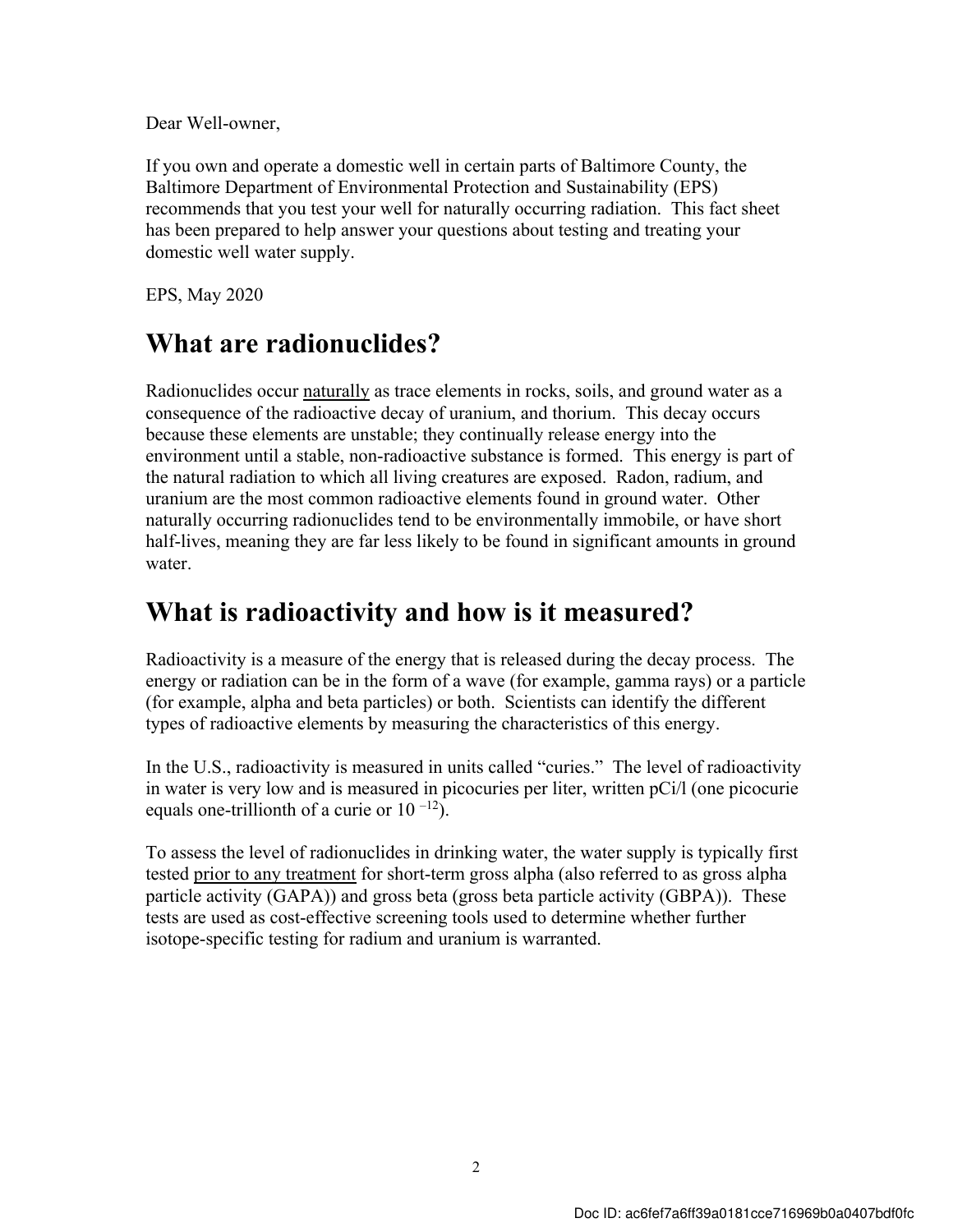### **What are the standards for radionuclides in drinking water?**

The U.S. Environmental Protection Agency (EPA) sets standards for public drinking water supplies (Table 1). The same standards are usually recommended for private well owners.

| Contaminant              | <b>Primary type</b>                                                                                                                                                                                                                                                                                                                                                                       | <b>EPA</b> standard | <b>Best Available</b>   |
|--------------------------|-------------------------------------------------------------------------------------------------------------------------------------------------------------------------------------------------------------------------------------------------------------------------------------------------------------------------------------------------------------------------------------------|---------------------|-------------------------|
|                          | of radiation                                                                                                                                                                                                                                                                                                                                                                              |                     | <b>Treatment</b>        |
|                          |                                                                                                                                                                                                                                                                                                                                                                                           |                     | Technology <sup>1</sup> |
| Gross alpha <sup>2</sup> | $alpha \overline{1}$ $\overline{1}$ $\overline{1}$ $\overline{1}$ $\overline{1}$ $\overline{1}$ $\overline{1}$ $\overline{1}$ $\overline{1}$ $\overline{1}$ $\overline{1}$ $\overline{1}$ $\overline{1}$ $\overline{1}$ $\overline{1}$ $\overline{1}$ $\overline{1}$ $\overline{1}$ $\overline{1}$ $\overline{1}$ $\overline{1}$ $\overline{1}$ $\overline{1}$ $\overline{1}$ $\overline$ | 15 pCi/L $^3$       | Reverse Osmosis         |
| (GAPA)                   |                                                                                                                                                                                                                                                                                                                                                                                           | (not including      |                         |
|                          |                                                                                                                                                                                                                                                                                                                                                                                           | uranium)            |                         |
| Gross beta               | beta particles                                                                                                                                                                                                                                                                                                                                                                            | 4 mrem/yr $4$       | Ion Exchange            |
| (GBPA)                   |                                                                                                                                                                                                                                                                                                                                                                                           |                     | Reverse Osmosis         |
| Radium-224               | alpha particles                                                                                                                                                                                                                                                                                                                                                                           | No standard         | Ion Exchange            |
|                          |                                                                                                                                                                                                                                                                                                                                                                                           |                     | Lime Softening          |
|                          |                                                                                                                                                                                                                                                                                                                                                                                           |                     | Reverse Osmosis         |
|                          |                                                                                                                                                                                                                                                                                                                                                                                           |                     |                         |
| Radium-226               | alpha particles                                                                                                                                                                                                                                                                                                                                                                           | 5 pCi/L $^3$        | Ion Exchange            |
|                          |                                                                                                                                                                                                                                                                                                                                                                                           | (combined           | Lime Softening          |
|                          |                                                                                                                                                                                                                                                                                                                                                                                           | Ra-226/228)         | Reverse Osmosis         |
|                          |                                                                                                                                                                                                                                                                                                                                                                                           |                     |                         |
| Radium-228               | beta particles                                                                                                                                                                                                                                                                                                                                                                            | 5 pCi/L $^3$        | Ion Exchange            |
|                          |                                                                                                                                                                                                                                                                                                                                                                                           | (combined           | Lime Softening          |
|                          |                                                                                                                                                                                                                                                                                                                                                                                           | Ra-226/228)         | Reverse Osmosis         |
|                          |                                                                                                                                                                                                                                                                                                                                                                                           |                     |                         |
| Total Uranium            | alpha particles                                                                                                                                                                                                                                                                                                                                                                           | 30                  | Anion Exchange          |
|                          |                                                                                                                                                                                                                                                                                                                                                                                           |                     |                         |
|                          |                                                                                                                                                                                                                                                                                                                                                                                           | micrograms/L        | <b>Reverse Osmosis</b>  |

#### **Table 1. Standards for radioactive substances in drinking water and recommended treatment methods.**

<sup>1</sup> Source: EPA 40 Code of Federal Regulations 142.65

<sup>2</sup> The EPA test method for GAPA does not include contributions from radon.<br><sup>3</sup> Padioactive decay is measured in units of picocuries per liter

<sup>3</sup> Radioactive decay is measured in units of picocuries per liter  $(pCi/L)$ .

<sup>4</sup> The standard for gross beta is expressed as an annual dose in millirems per year (mrem/yr). According to the EPA 4mrem/yr is roughly equal to a GBPA of 50 pCi/L minus the naturally occurring potassium-40 activity.

5 The standard for total uranium is expressed in micrograms per liter (ug/l). According to EPA's Implementation Guidance for Radionuclides,  $(pg. I-16)$ , 1 ug/l uranium is equal 0.67 pCi/l.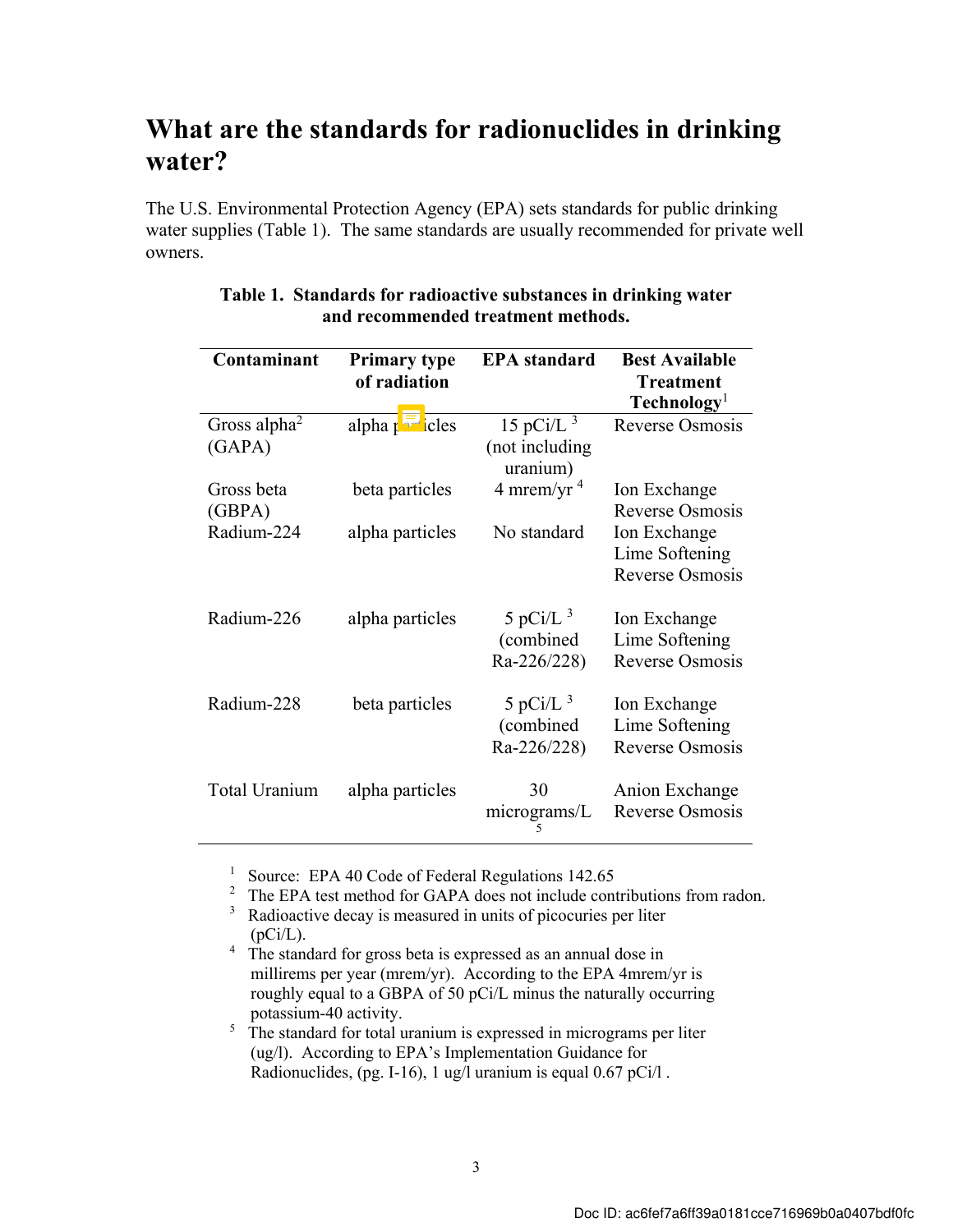### **What are the health risks for exposure to radionuclides?**

**Gross Alpha Particle Activity (GAPA).** GAPA is the total measured alpha particle activity in a water sample. It may be due to radium-224, radium-226, uranium, or any combination of alpha-emitting elements. Alpha particles do not penetrate the skin but enter the body when alpha-emitters are in food, water, or air.

**Gross Beta Particle Activity (GBPA).** GBPA is the total measured beta particle activity in a water sample. It may be due to radium-228 or any combination of betaemitting elements. Some beta particles are capable of penetrating the skin, however, as with alpha emitters, beta emitters are more hazardous when they enter the body through food or water.

**Radium-224, -226, and -228.** The isotopes of radium can enter the body through food or water. Most of the radium is eliminated from the body, but some may be deposited in the bones. Some people who drink water containing radium in excess of the standard over many years may have an increased risk of getting cancer.

**Total uranium.** Like radium, uranium also enters the body through eating and drinking and is then eliminated. Exposure to uranium in drinking water may result in toxic effects to the kidney. Some people who drink water containing uranium in excess of the standard over many years may have an increased risk of getting cancer.

**Radon.** Radon exists predominantly as a gas that can enter the body through inhalation. Nationally, radon in indoor air is recognized as the second leading cause of lung cancer. The EPA recommends testing of indoor air, and remedial action is recommended if the airborne level exceeds 4 pCi per liter of air. Radon enters the house predominantly from surrounding soil and rock; the contribution of radon from ground water is considered minimal in most instances  $( $2\%$ )$ . The EPA estimates that for every 10,000 pCi/L radon that is dissolved in a drinking water supply, approximately 1 pCi/L contributes to the indoor air. To date, the EPA has not established drinking water standards for radon. A more complete discussion of radon can be found at the following website: http://www.nsc.org/issues/radon/faq.htm#water

### **Natural levels of radiation in drinking water are generally not considered to be a health emergency. Short-term exposures pose very little risk.**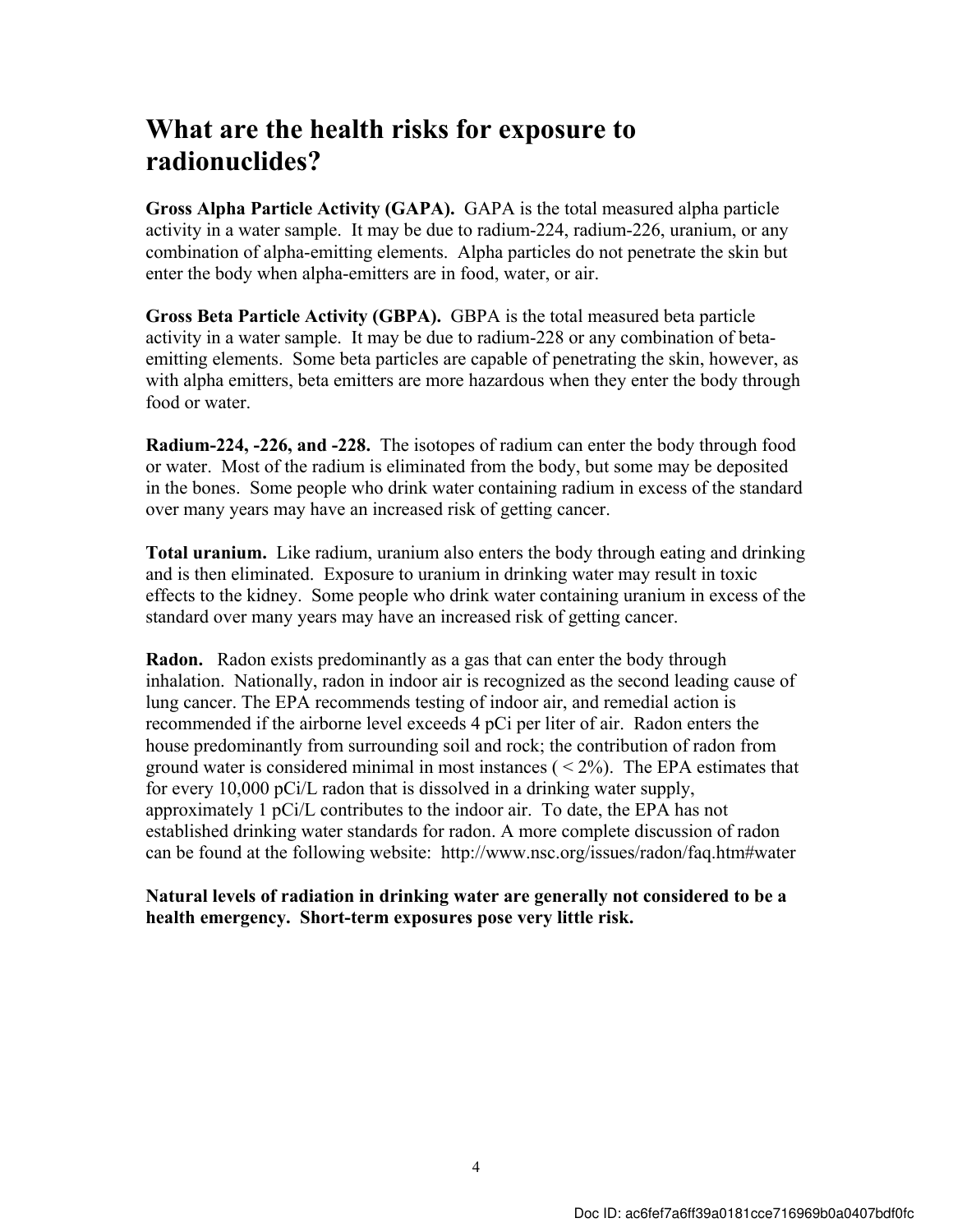### **What is known about the distribution and occurrence of radionuclides in this area?**

Studies by Maryland Geologic Survey and EPS have found elevated levels of natural radioactive elements in groundwater from several geologic formations in Baltimore County: **Baltimore Gneiss; Setters Gneiss and Slaughterhouse Gneiss** (see map). Testing data available indicates that GAPA was above the recommended drinking water standard in 10-15% of the wells in these areas. Approximately 5% of the wells also contain elevated levels of GBPA. All instances of elevated levels of GBPA correlated with elevated GAPA. Isotope-specific tests indicate that radium and, in rare cases, uranium, are primarily responsible for these elevated readings.

There is currently no pattern in well depth, yield, or age of the affected wells, and the elevated concentrations appear to be random within these formations. A pattern may become apparent as more tests are completed. Based on the information available, only wells completed in the Baltimore Gneiss Setters Gneiss and Slaughterhouse Gneiss are considered at risk. Multiple tests conducted on the same well have indicated that GAPA and GBPA levels may vary by as much as 2 to 3 times between readings. This variability may be affected by seasonal changes, water usage, and the relative error that is inherent in the analytical method.

### **I have an existing domestic supply well, what should I do?**

Private well owners who are interested in having their well tested should first contact EPS to find out which aquifer is serving their property. If the well is located within or very near a geologic formation of concern, the owners should next contact a qualified laboratory to arrange for a sample to be collected prior to treatment and analyzed for short-term GAPA, and GBPA. This screening test is less expensive than direct analysis for specific radionuclides. Testing for GAPA and GBPA may cost between \$150 and \$250, while testing for radium isotopes may cost between \$200 and \$30. Testing for total uranium may cost between \$100 and \$200.

Table 2. (below) should be used to assess the GAPA and GBPA tests results and help to determine if treatment or additional testing is needed: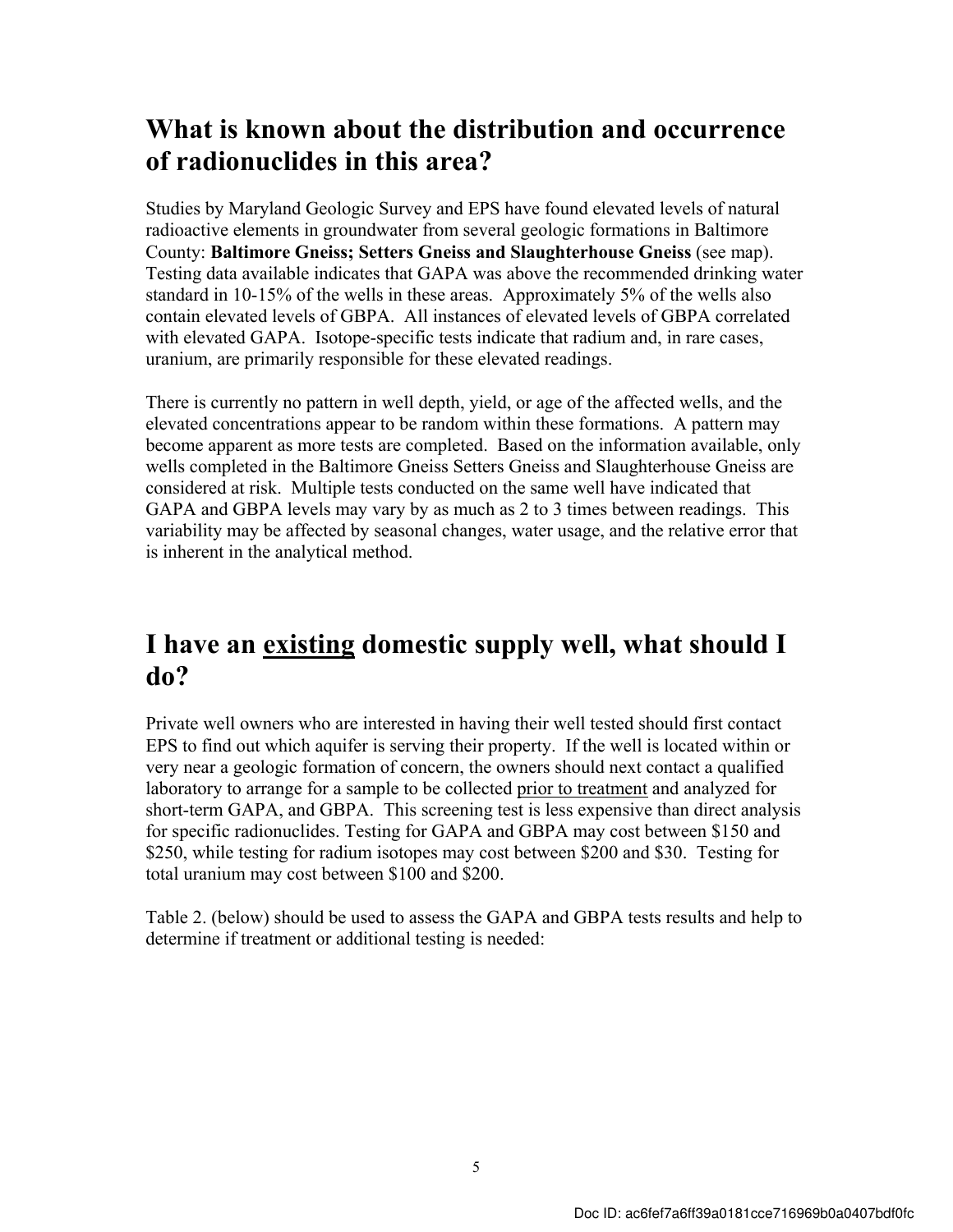| If short-    | Then                                                                | <b>Notes</b>                                                                                                                                                                                                                                                                                              |
|--------------|---------------------------------------------------------------------|-----------------------------------------------------------------------------------------------------------------------------------------------------------------------------------------------------------------------------------------------------------------------------------------------------------|
| term Gross   |                                                                     |                                                                                                                                                                                                                                                                                                           |
| Alpha is     |                                                                     |                                                                                                                                                                                                                                                                                                           |
| $<$ 5 pCi/l  | no additional<br>tests are needed.                                  | A result in this range indicates that the water meets<br>recommended health standards. Based on data<br>available, gross beta levels will be low if short-term<br>gross alpha levels are low.                                                                                                             |
| 5-15 $pCi/l$ | test for radium<br>226/228.                                         | Install treatment for radium if the result for combined<br>radium $226/228$ is greater than 5 pCi/L. Retest after<br>treatment is installed to ensure that the contaminants<br>are removed.                                                                                                               |
| $> 15$ pCi/l | test for radium<br>226/228 and<br>uranium and<br>install treatment. | If combined radium $226/228 \le 5$ pCi/l, Uranium $\le 30$<br>ug/l, and GAPA – Uranium < 15 pCi/l, treatment will<br>not be required. If treatment is installed, the water<br>supply should be retested after treatment for short-term<br>GAPA and GBPA to ensure that contaminants are<br>being removed. |

**Table 2. Decision Guide for Short-Term GAPA and GBPA Test Results.** 

### **I am having a new well drilled. What type of water testing will be required?**

In accordance with the Code of Maryland Regulations (COMAR) 26.04.04.09, a Certificate of Potability (COP) is required prior to putting a new well into potable use; every new well must be tested for bacteria, nitrates, sand, and turbidity. Other parameters may be required if there is reason to suspect contaminants are present that significantly impact human health, safety or comfort. In areas underlain by Baltimore Gneiss, Setters Gneiss and Slaughterhouse Gneiss, Baltimore County requires that new and replacement wells be tested for short-term GAPA and GBPA. It is suggested that you call EPS at 410-887-2762 to determine if testing for radionuclides is required. As per Table 2 (above), testing and treatment may be required prior to issuance of COP.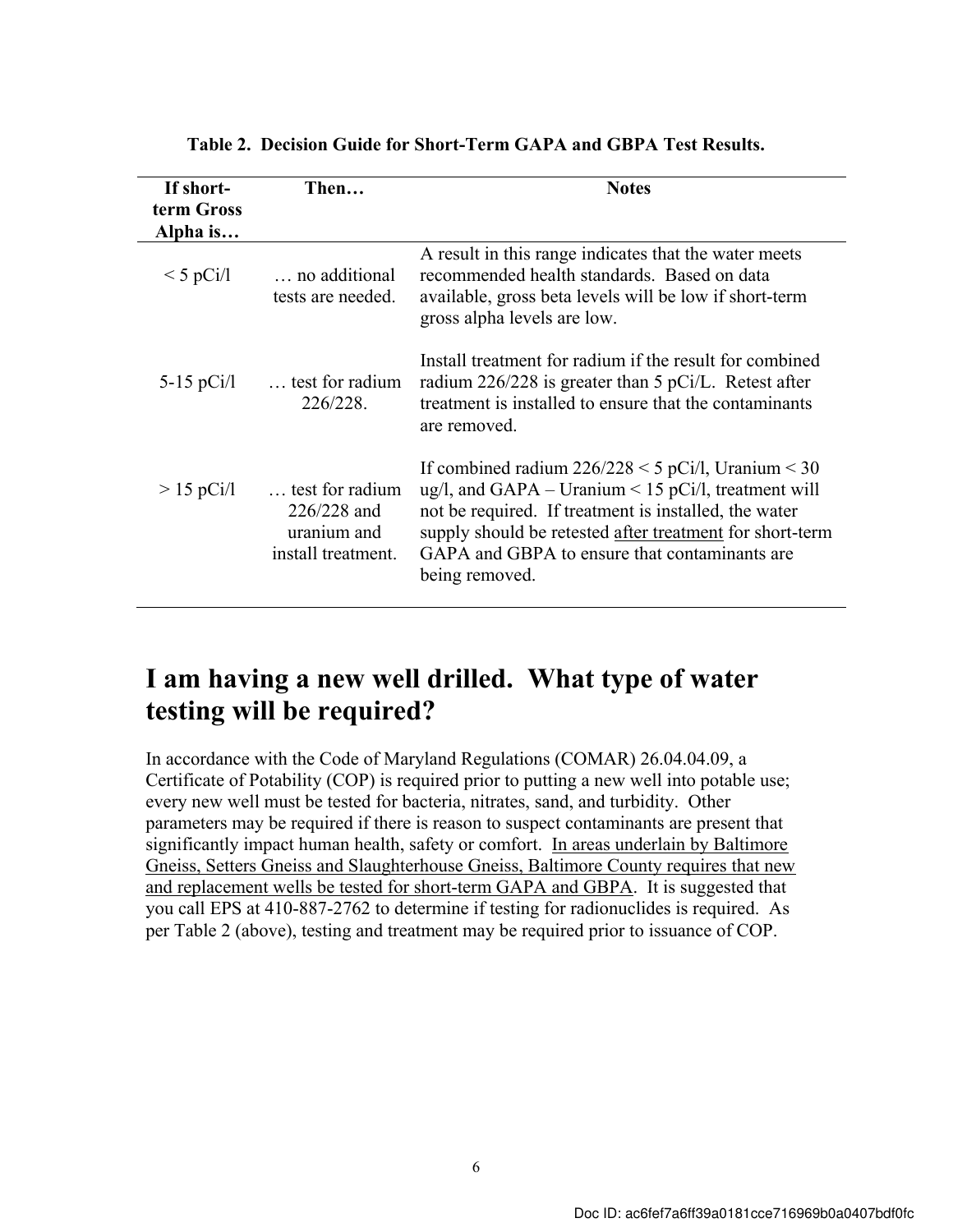### **Elevated levels of radionuclides have been found in my well water. What should I do?**

As per Table 1 (above), radium can be effectively removed by a cation exchange (water softener) or reverse osmosis treatment system. Uranium can be removed by anion exchange or reverse osmosis. Other treatment technologies may also be effective (see EPA 40 CFR 142.65 for further information). Before choosing a water treatment system, contact a water treatment company listed under water filtration and purification equipment in the yellow pages or contact EPS.

Depending on other needs to address other water quality parameters, you may consider installing a whole-house unit or a point of use (at the tap) unit. Homeowners using water treatment systems to reduce radionuclides should maintain the unit according to manufacturer's instructions. After installing a water treatment system, the system should be tested for effectiveness by sending another sample to the laboratory posttreatment. Be advised that water softeners typically increase sodium intake between 200-400 mg/day. This may be a concern for persons with sodium-restricted diets.

## **How can I get more information?**

| County:  | Baltimore County Department of Environmental Protection & Sustainability –<br>410-887-2762<br>https://www.baltimorecountymd.gov/Agencies/environment/groundwatermgt/ |
|----------|----------------------------------------------------------------------------------------------------------------------------------------------------------------------|
| State:   | Maryland Department of the Health – 410-767-6500<br>https://phpa.health.maryland.gov/OEHFP/EH/Pages/Radon.aspx                                                       |
|          | Maryland Department of the Environment $-410-537-3000$<br>https://mde.state.md.us/programs/Water/water_supply/Pages/radium.aspx                                      |
|          | Department of Natural Resources, Maryland Geological Survey<br>http://www.mgs.md.gov/groundwater/radioactivity.html                                                  |
| Federal: | USEPA Safe Drinking Water Hotline $-800-426-4791$                                                                                                                    |
|          | Radionuclides in Drinking Water<br>https://www.epa.gov/radon#                                                                                                        |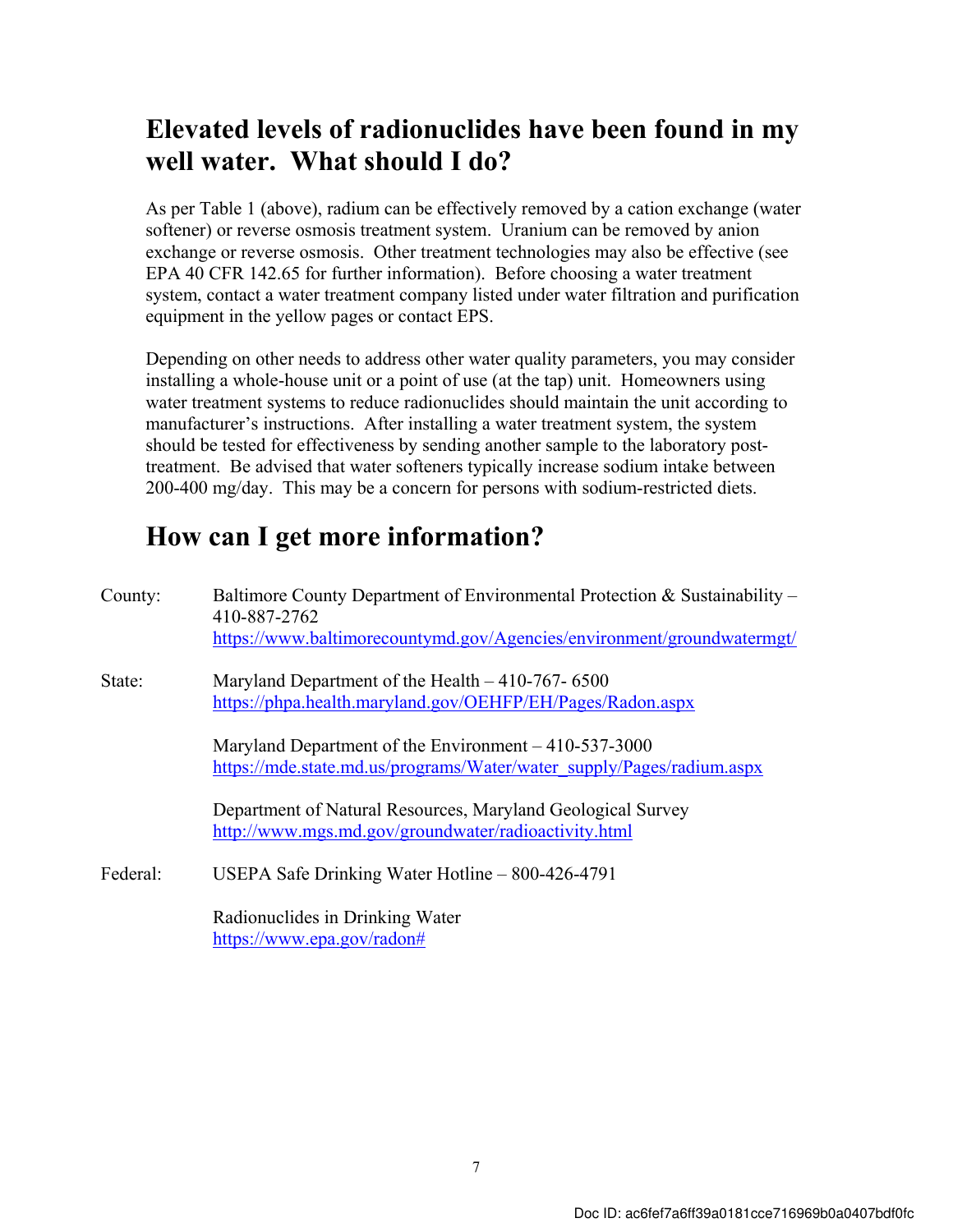